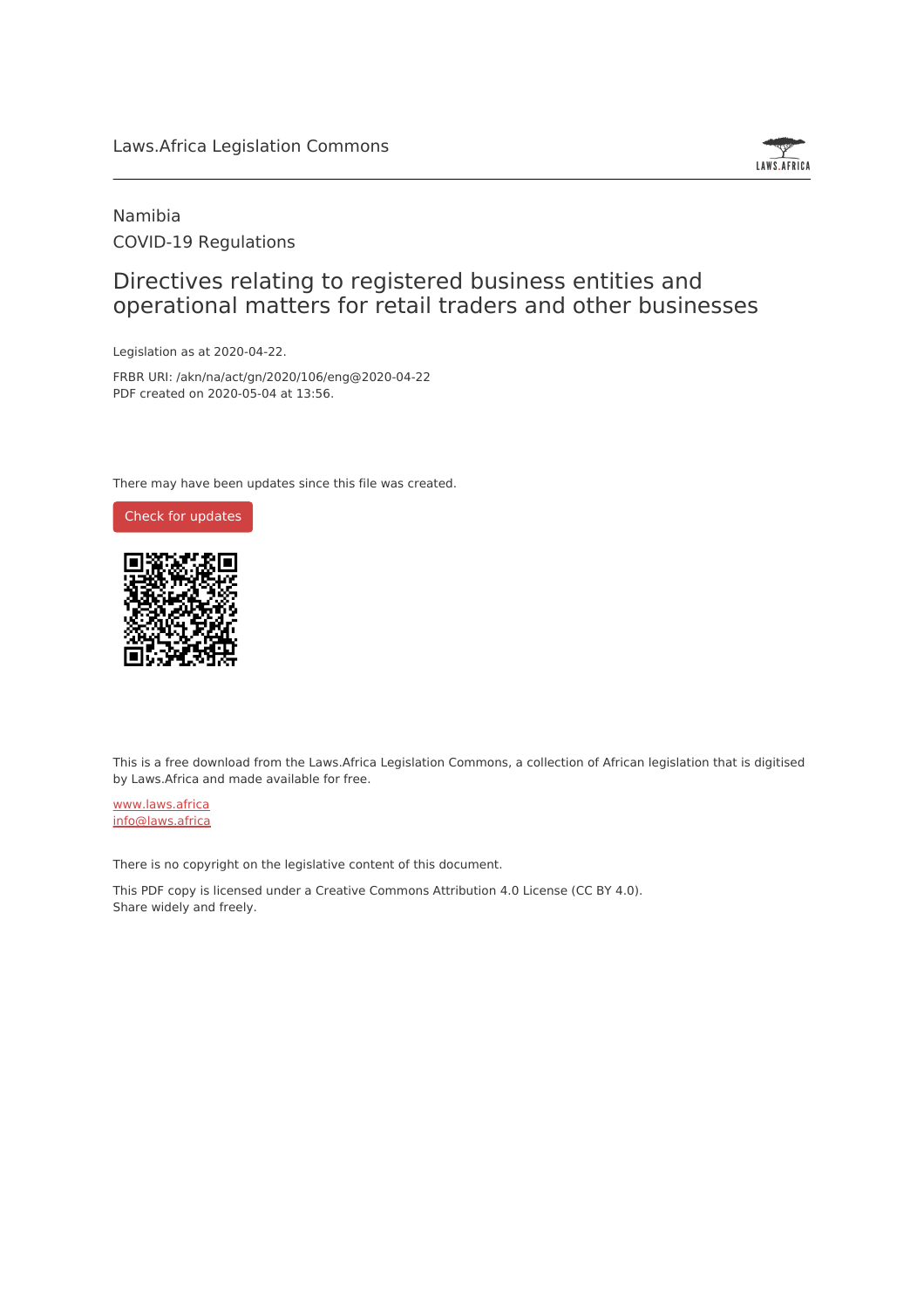# **Table of Contents**

| Directives relating to registered business entities and operational matters for retail traders and other |                |
|----------------------------------------------------------------------------------------------------------|----------------|
| businesses                                                                                               | 3              |
| Government Notice 106 of 2020                                                                            | 3              |
| 1. Definitions                                                                                           | $\mathcal{Z}$  |
| 2. Application of confirmation certificate for business entities                                         | $\overline{4}$ |
| 3. Trading operations during lockdown period                                                             | $\overline{4}$ |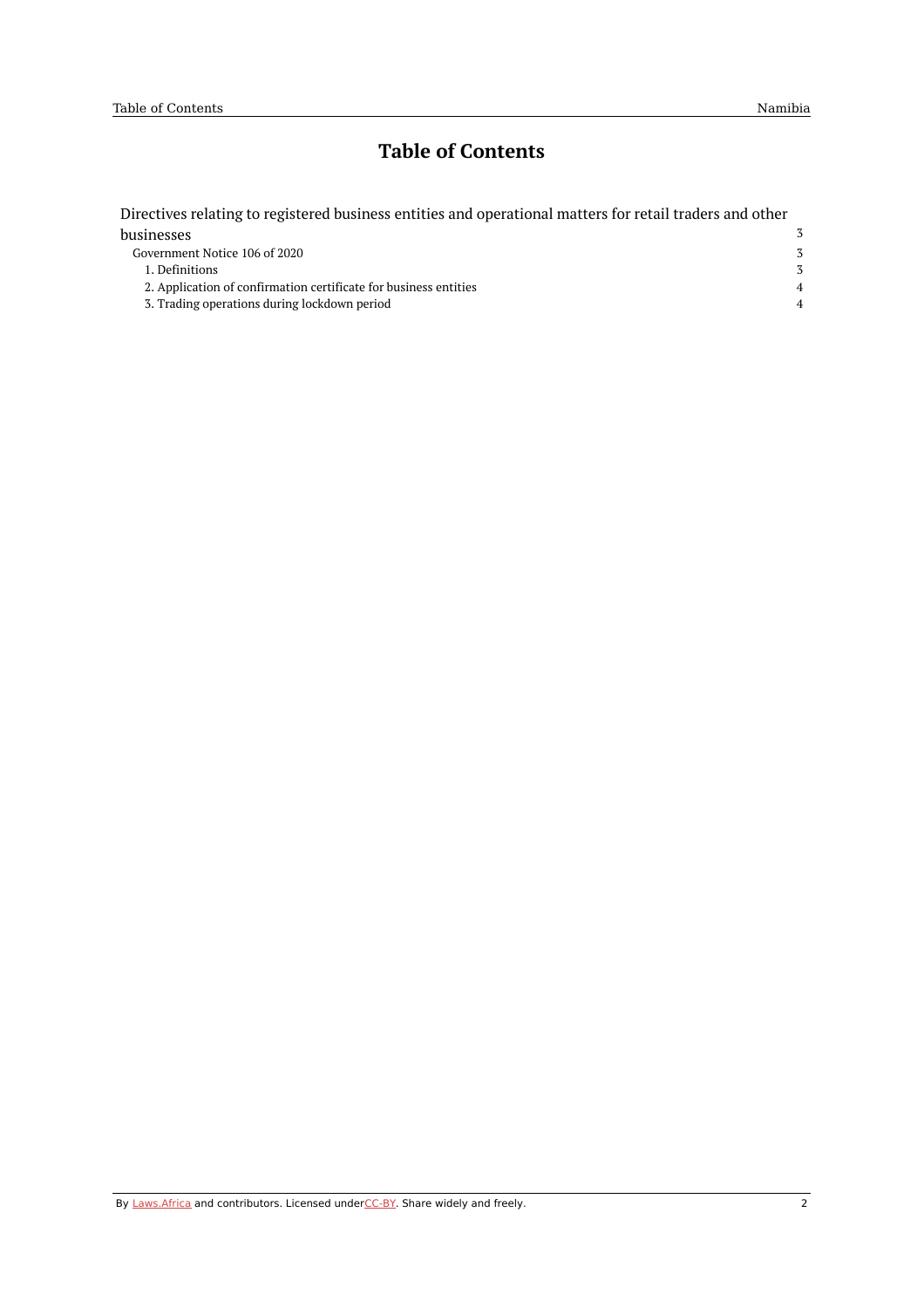Directives relating to registered business entities and operational matters for retail traders and other Nashinibisation



## Republic of Namibia **Annotated Statutes**

## **COVID-19 Regulations**

# <span id="page-2-1"></span><span id="page-2-0"></span>**Directives relating to registered business entities and operational matters for retail traders and other businesses**

## **Government Notice 106 of 2020**

Published in [Government](https://edit.laws.africa/works/na/act/gn/2020/106/media/publication/na-act-gn-2020-106-publication-document.pdf) Gazette no. 7185 on 22 April 2020 **Assented to on 9 April 2020**

#### **Commenced on 22 April 2020**

*[Up to date as at 23 April 2020]*

Under regulation 14(1) and (3) of the State of Emergency - Covid-19 Regulations published under Proclamation No. 9 of 28 March 2020, with the authorisation of the President of the Republic of Namibia and the approval of the Attorney-General, I issue the directives as set out in the Schedule.

#### L. Iipumbu

Minister of Industrialisation and Trade

### <span id="page-2-2"></span>**1. Definitions**

In these directives a word or expression to which a meaning has been assigned in the Regulations has that meaning and, unless the context indicates otherwise -

"**business entity**" means a business entity, including a retail trader, referred to in regulation 12(2) of the Regulations;

"**confirmation certificate**" means a document issued to staff of a retail trader or other business as contemplated in directive 2;

"**retail trader**" means a small shop, kiosk, large or small supermarket providing food and essential goods or critical services, including building and hardware material and all health related essentials; and

"**the Regulations**" means the State of Emergency - Covid-19 Regulations published under Proclamation No. 9 of 28 March 2020.

By [Laws.Africa](https://edit.laws.africa/widgets/pdf-attribution) and contributors. Licensed und[erCC-B](https://edit.laws.africa/widgets/pdf-cc-by)Y. Share widely and freely. 3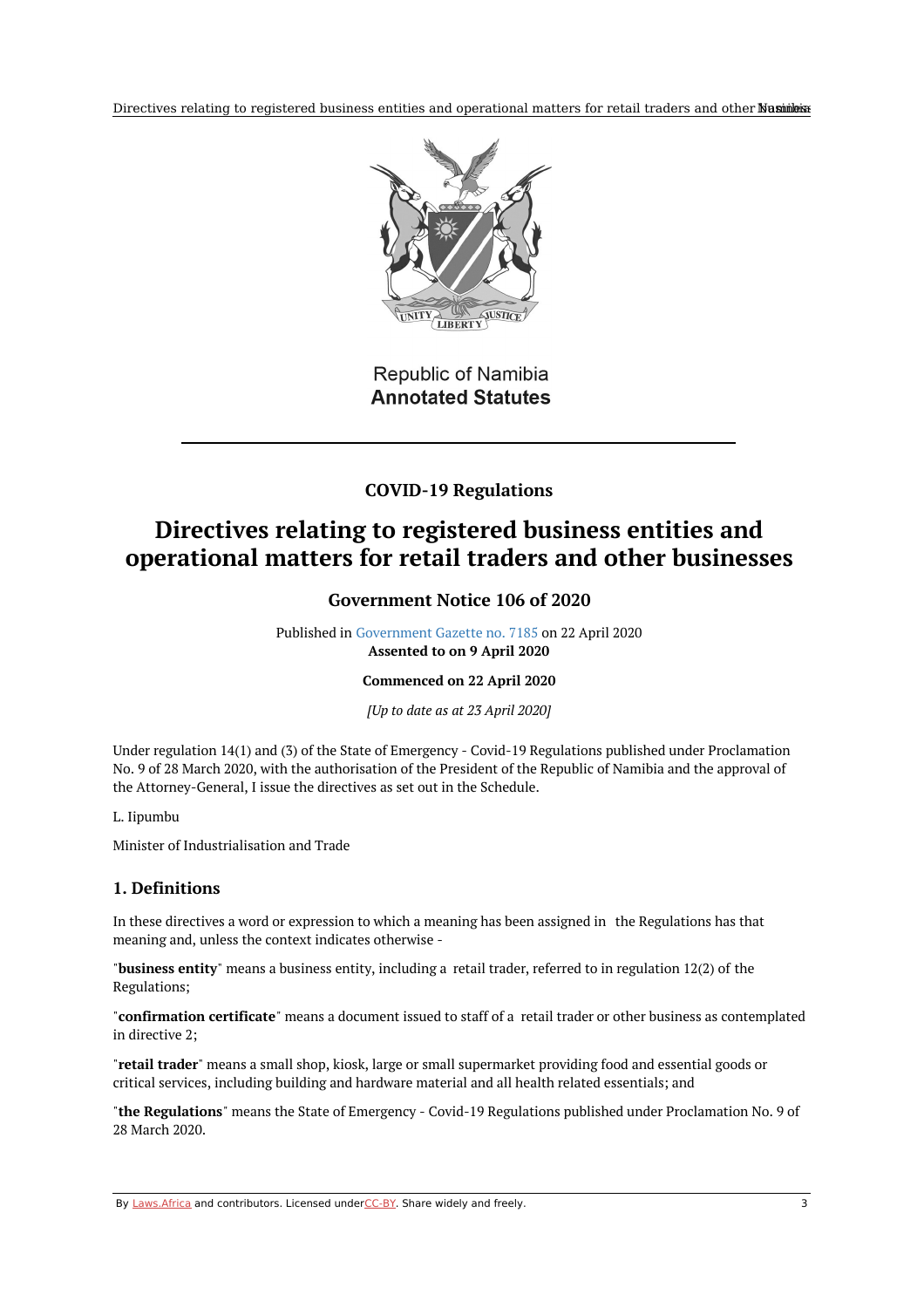### <span id="page-3-0"></span>**2. Application of confirmation certificate for business entities**

- (1) A business entity applying for a confirmation certificate as contemplated in regulation 12(2) of the Regulations must -
	- (a) indicate the -
		- (i) critical service as listed in Annexure B;
		- $(iii)$ essential goods as listed in Annexure C,

of the Regulations that it provides;

- (b) provide its certificate of registration with the Business and Intellectual Property Authority (BIPA) established by the Business and Intellectual Property Authority Act, 2016 (Act No. 8 of [2016](https://namiblii.org/akn/na/act/2016/8)); and
- (c) provide the number of staff that are involved in the provision of the critical services or essential goods.
- (2) The information required in terms of paragraph (1) must be filled in on the application form that can be uploaded at the address: namessentialservices.com.na.
- (3) An application in terms of paragraph (1) must be made within 48 hours from the date of commencement of these directives.
- (4) On receipt of the application referred to in paragraph (1) the Executive Director of the Ministry responsible for Trade and Industrialization must issue a confirmation certificate to the applicant on a form determined by him or her.
- (5) The requirements stated in paragraph (1) do not apply to public enterprises as defined in the Public Enterprises Governance Act, 2019 (Act No. 1 of [2019](https://namiblii.org/akn/na/act/2019/1)).

#### <span id="page-3-1"></span>**3. Trading operations during lockdown period**

- (1) Operating hours for retail traders and other businesses providing essential goods or critical services are the normal operating hours of the retailer or business concerned.
- (2) The shop manager of a retail trader or other business must ensure that -
	- (a) all persons entering the shop are sanitised when entering the shop as per the Ministry of Health and Social Services directives or guidelines and World Health Organisation guidelines;
	- (b) at least one and a half metres social distancing in queues inside and outside the shop is maintained;
	- (c) the social distance is demarcated inside and outside the shop with clear signs to ensure adherance;
	- (d) vulnerable customers such as elderly, pregnant or disabled persons are given preference in the queues;
	- (e) the queues are monitored at all times for adherence;
	- (f) a limited number of clients of one person per 10 square metres of trading floor or three clients per number of counters in a shop (excluding staff), will be allowed in a shop at all times with this calculation based on 10 square metres per person of the trading space and being calculable for each individual shop;
	- (g) the maximum number of people allowed in a shop at a time is displayed at the shop's entrances;
	- (h) all staff of service providers providing services to the shop must wear protective gear;
	- (i) hot foods open displays and counters are cleared and not put in use and only pre-packed take-aways may be prepared and sold;
	- (j) counters, till screens and speedpoint pads are cleaned and sanitised with surface sanitiser after

By [Laws.Africa](https://edit.laws.africa/widgets/pdf-attribution) and contributors. Licensed und[erCC-B](https://edit.laws.africa/widgets/pdf-cc-by)Y. Share widely and freely. 4